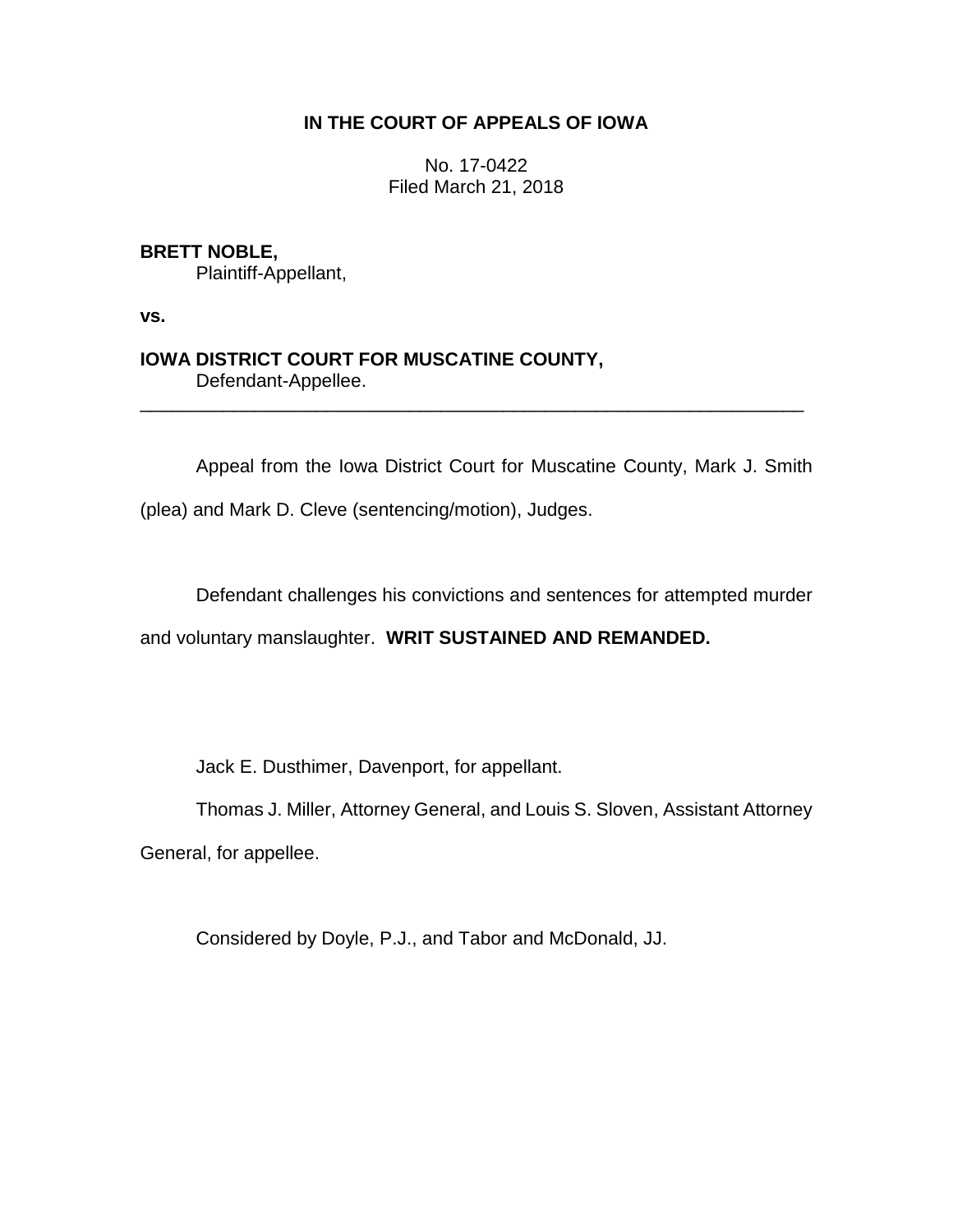### **MCDONALD, Judge.**

Defendant Brett Noble filed this direct appeal from the denial of his second motion to correct an illegal sentence. There is no appeal as a matter of right from the denial of a motion to correct illegal sentence. *See State v. Propps*, 897 N.W.2d 91, 96 (Iowa 2017). The supreme court ordered Noble's notice of appeal be treated as a petition for writ of certiorari and, at its discretion, granted the petition. The supreme court transferred the case to this court for disposition on the merits. The question presented is whether it was legal for this defendant to be convicted of both attempted murder and voluntary manslaughter.

I.

In 2010, Noble was charged by trial information with murder in the first degree and theft in the first degree. The defendant entered into a plea agreement in which he pleaded guilty to four counts in an amended trial information: attempt to commit murder, theft in the first degree, voluntary manslaughter, and assault while participating in a felony. As part of the plea agreement, as set forth in a signed plea memorandum, the defendant stipulated "that the offense conduct supporting each count is separate." The defendant also "specifically waive[d] any claim he might have that the convictions or sentences under these counts would merge or that he could claim estoppel or any other claim premised on an alleged inconsistency between the elements of the counts." During the guilty plea colloquy, the defendant and defendant's counsel affirmed the "[d]efendant specifically waive[d] any claim he might have that the convictions or sentences under count—these counts would merge under the rules of sentencing or that he could claim estoppel or any other claim premised on alleged inconsistencies

2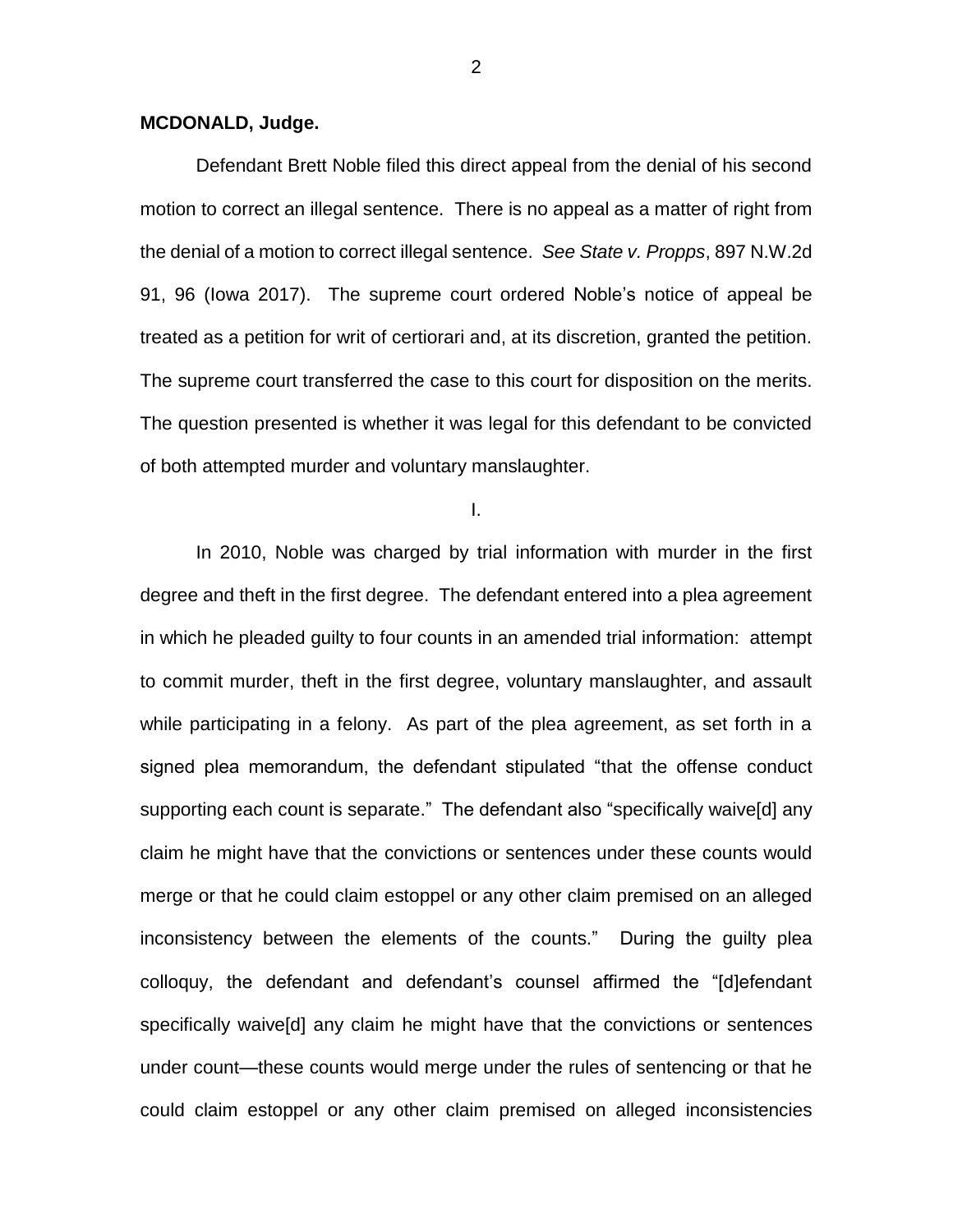between the elements of the counts." The district court accepted the defendant's plea to the amended trial information and imposed agreed-upon consecutive sentences for a total term of incarceration not to exceed fifty years.

In 2011, Noble filed a motion to correct illegal sentence. In his motion, he contended his sentence for attempted murder should be vacated on the ground the convictions for attempted murder and voluntary manslaughter arose out of the same act against the same person. Noble contended his convictions violated the constitutional protection against double jeopardy. The district court denied Noble's motion. The supreme court dismissed Noble's appeal as frivolous.

The motion at issue in this appeal is Noble's second motion to correct illegal sentence filed in February 2017. In his second motion, Noble contended his conviction for attempted murder was void and his sentence illegal because a "person cannot be convicted of both killing someone and attempt[ing] to" kill someone. In support of his motion, Noble relied on *State v. Ceretti*, 871 N.W.2d 88 (Iowa 2015), which was decided after Noble was convicted and sentenced and after the denial of Noble's first motion to correct illegal sentence.

In *Ceretti,* the defendant pleaded guilty to, among other things, attempted murder and voluntary manslaughter. *See Ceretti*, 871 N.W.2d at 89. Ceretti challenged his convictions and sentences on direct appeal, contending he could not be convicted of both offenses where the offense conduct supporting each conviction was the same. The supreme court agreed and held a "defendant may not be convicted of both an attempted homicide and a completed homicide when the convictions are based on the same acts directed against the same victim." *Id.* at 96. In reaching this conclusion, the court recognized the one-homicide rule

3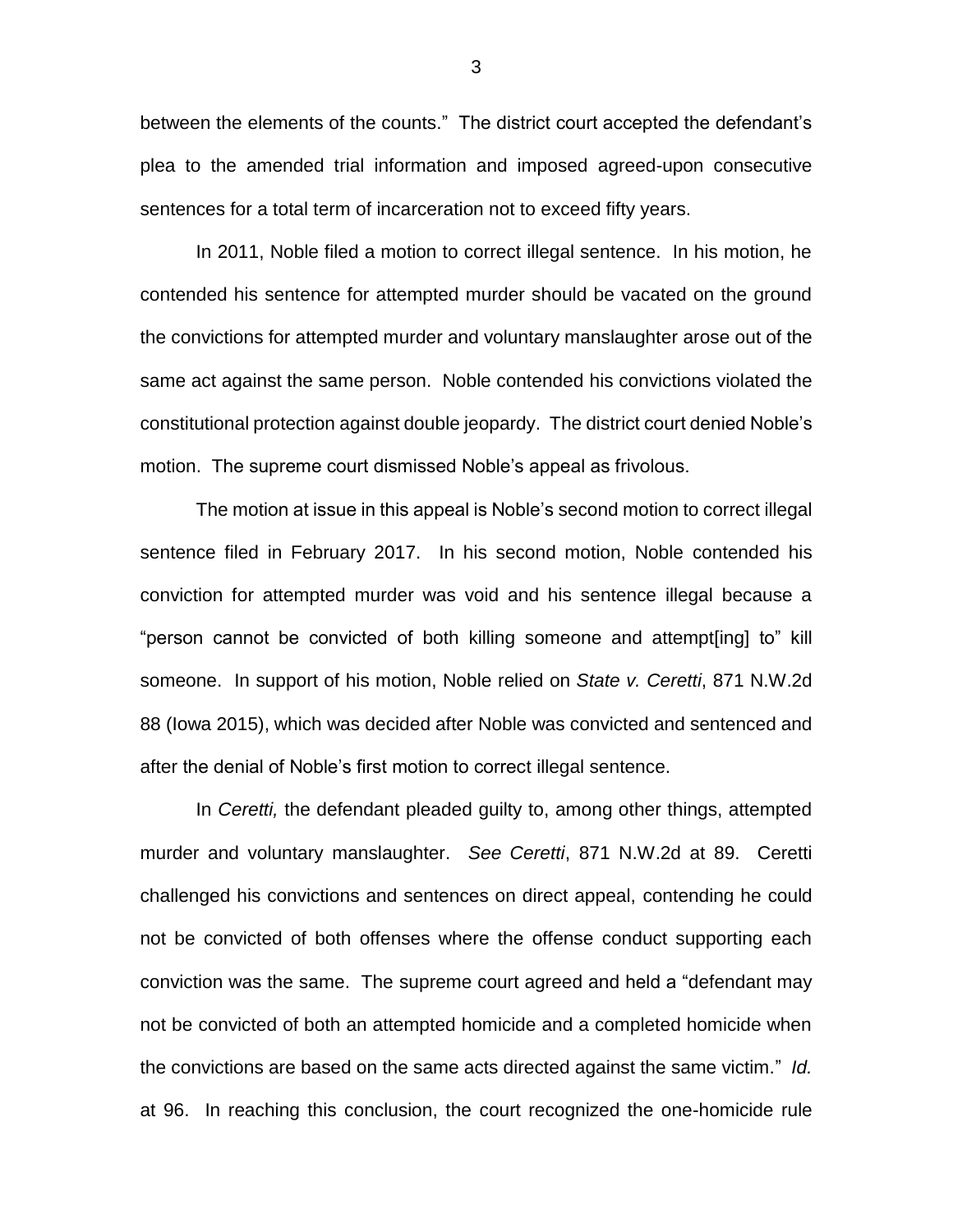would not preclude both convictions because "attempted murder is not a homicide offense." *Id.* at 96. The court reasoned, however, "the principle underlying the one-homicide rule—that multiple punishments for homicide are not allowed when the defendant kills one person—applies equally when one of the offenses is attempted murder." *Id.* The court further reasoned that Iowa Rule of Criminal Procedure 2.22(3) thus precluded the convictions. The supreme court held the appropriate remedy was to vacate all "convictions and the entire plea bargain and remand the case to the district court." *Id.* at 97.

In this case, the district court was not persuaded by Noble's second motion. The district court denied Noble's motion on the grounds the issue had been previously litigated and Noble's claim was a challenge to the factual basis of his guilty plea rather than a challenge to his sentence.

II.

The State defends the district court's denial of Noble's motion to correct illegal sentence on several grounds. First, the State contends *Ceretti* is inapplicable here because the defendant stipulated "that the offense conduct supporting each count is separate." Second, the defendant expressly waived any challenges regarding merger, estoppel, or inconsistency between the counts. Third, the State argues, the district court correctly held Noble's claims are barred res judicata.

A.

We first address whether *Ceretti* is even applicable under the circumstances presented. *Ceretti* held a "defendant may not be convicted of both an attempted homicide and a completed homicide when the convictions are based on the same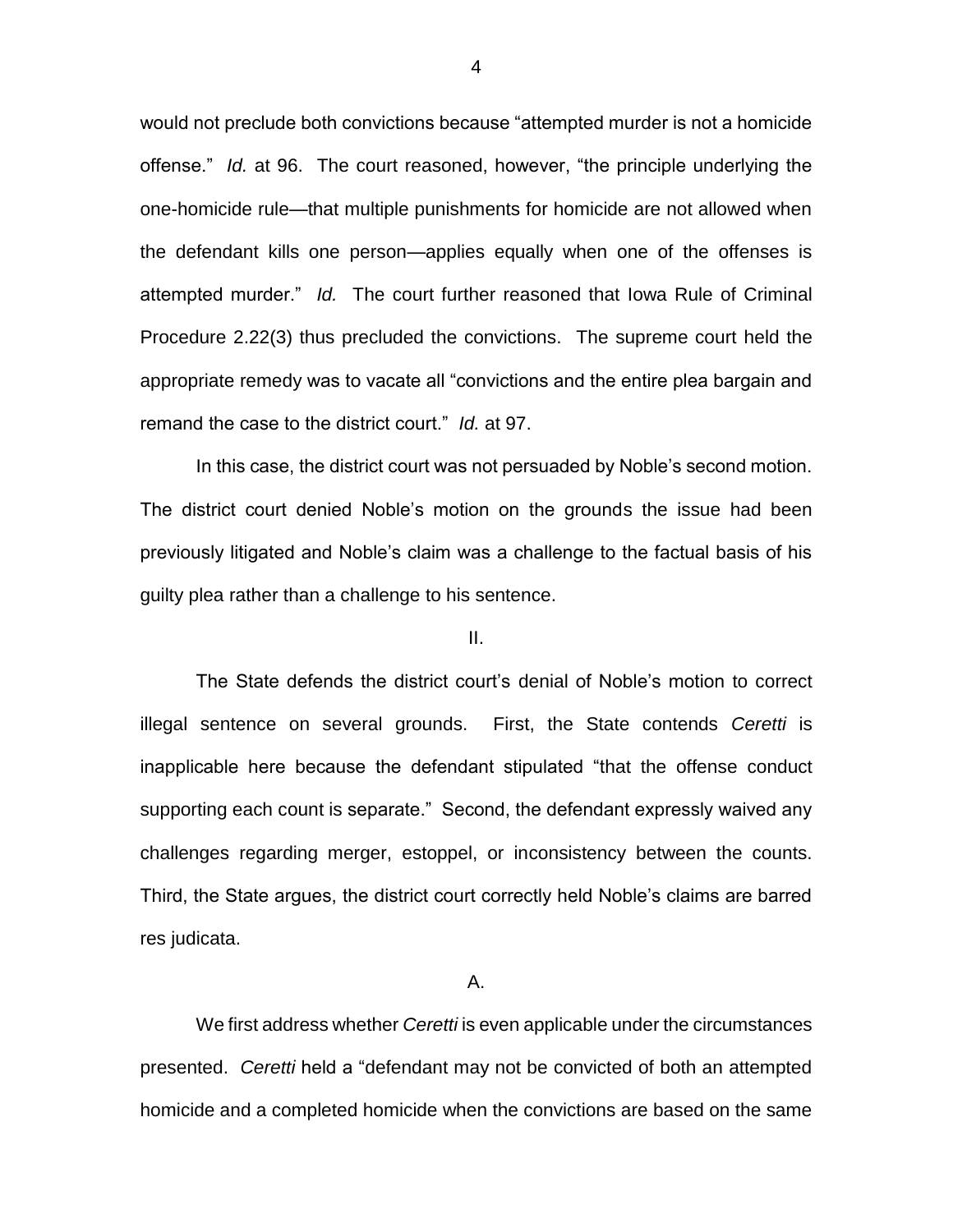acts directed against the same victim." *Ceretti*, 871 N.W.2d at 96. Here, Noble stipulated the offense conduct supporting his conviction for attempted murder and voluntary manslaughter was separate. When taken at face value, the stipulation makes *Ceretti* inapplicable here.

The difficulty presented is the stipulation is contrary to the remainder of the record. During the plea colloquy, the district court explained to Noble the State would have to prove the following with respect to attempted murder: the defendant kicked the victim in the head; in so doing, the defendant set in motion a force or chain of events that would cause or result in the death of the victim; and when the defendant kicked the victim the defendant specifically intended to cause the death of the victim. When Noble was asked whether it was his specific intent to cause the death of the victim, he stated, "Yes it was. I kicked her." With respect to manslaughter, the district court advised Noble the State would have to prove he "intentionally kicked the victim in this case; No. 2, that the victim died as a result of being kicked; and No. 3, that the kicking was done solely by reason of a sudden and violent and irresistible passion resulting from serious provocation." Noble stated he understood these elements. The minutes of testimony do not provide any support for finding separate offense conduct. The minutes contain a summary of a police interview with Noble. In the interview, Noble stated he and another woman went to the victim's house with the intent the woman would beat up the victim and then they would leave. According to the minutes, the victim pointed an unloaded shotgun at Noble, Noble took the shotgun and struck the victim in the face with it, the victim fell to the ground, and Noble kicked the victim in the face with steel-toed boots. Based on the plea colloquy and the minutes of testimony, it

5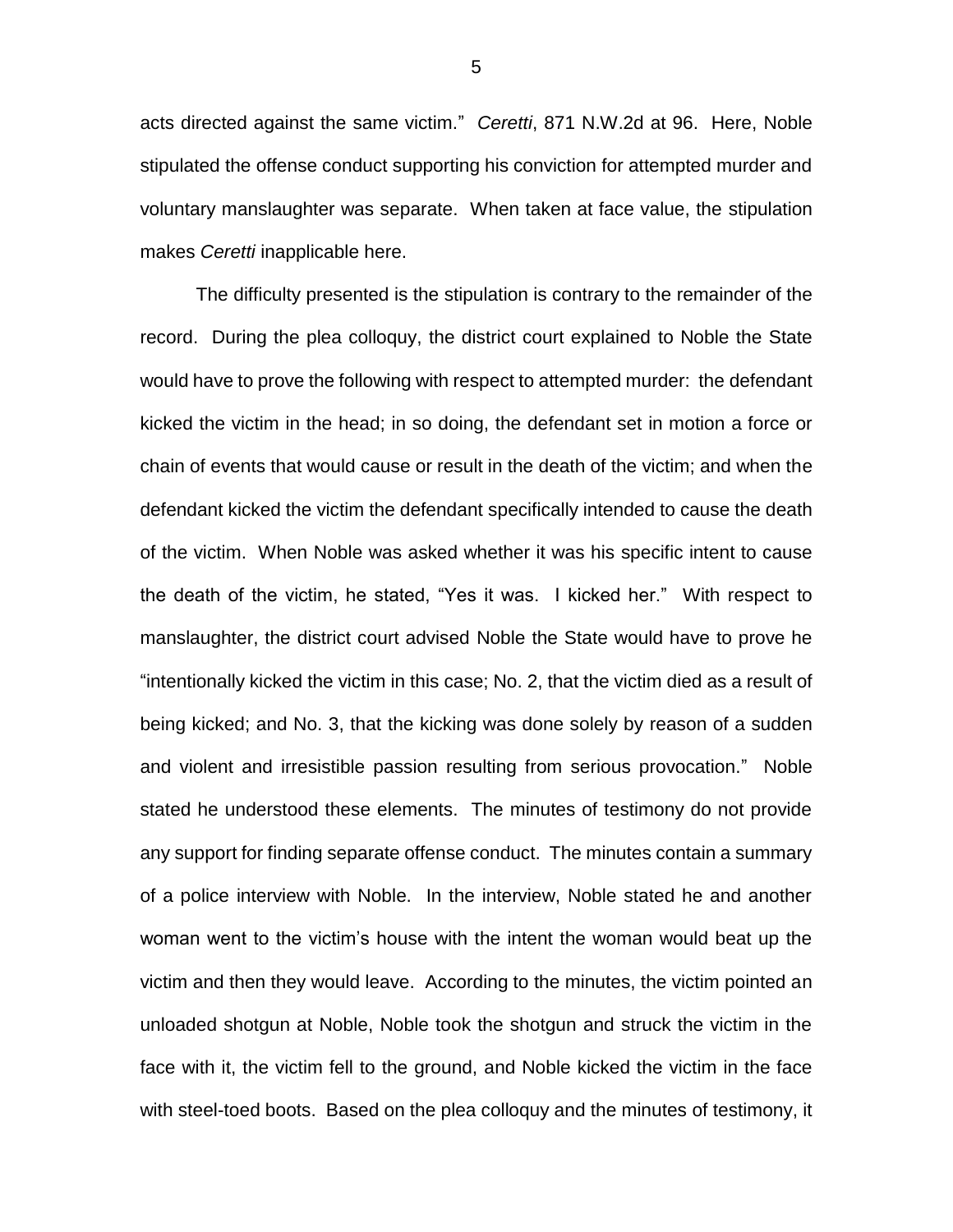is clear the offense conduct supporting the convictions for attempted murder and voluntary manslaughter is one and the same—the kick to the victim's face with steel-toed boots.

The defendant's stipulation that the offense conduct supporting each conviction is separate is of no legal consequence when the stipulation is contrary to the record. "The public interest that a result be reached which promotes a wellordered society is foremost in every criminal proceeding. That interest is entrusted to our consideration and protection . . . . Furthermore, our judgments are precedents, and the proper administration of the criminal law cannot be left merely to the stipulation of parties." *Young v. United States*, 315 U.S. 257, 259 (1942). It is thus well established courts are not bound by concessions or agreements relating to the administration of the criminal laws where the agreements are legally erroneous or factually untrue and would result in the maladministration of the criminal law. *See In re Clark's Estate*, 181 N.W.2d 138, 142 (Iowa 1970) ("Courts are bound to enforce stipulations which parties may validly make where they are not unreasonable or against good morals or sound public policy."); *State v. Howard*, No. 14-1549, 2016 WL 4051322, at \*11 (Iowa Ct. App. July 27, 2016) (McDonald, J., dissenting) (collecting cases); *see also Rathborne Land Co., L.L.C. v. Ascent Energy, Inc.*, 610 F.3d 249, 262–63 (5th Cir. 2010) (stating the court "has not only the right but the duty to relieve a party from a pretrial stipulation where necessary to avoid manifest injustice . . . or where there is substantial evidence contrary to the stipulation"); *Darwish v. Tempglass Group, Inc.*, 26 Fed. Appx. 477, 480 (6th Cir. 2002) (stating the parties cannot stipulate to untrue facts); *Mech-Con Corp. v. West*, 61 F.3d 883, 887 (Fed. Cir. 1995) ("We may disregard a stipulation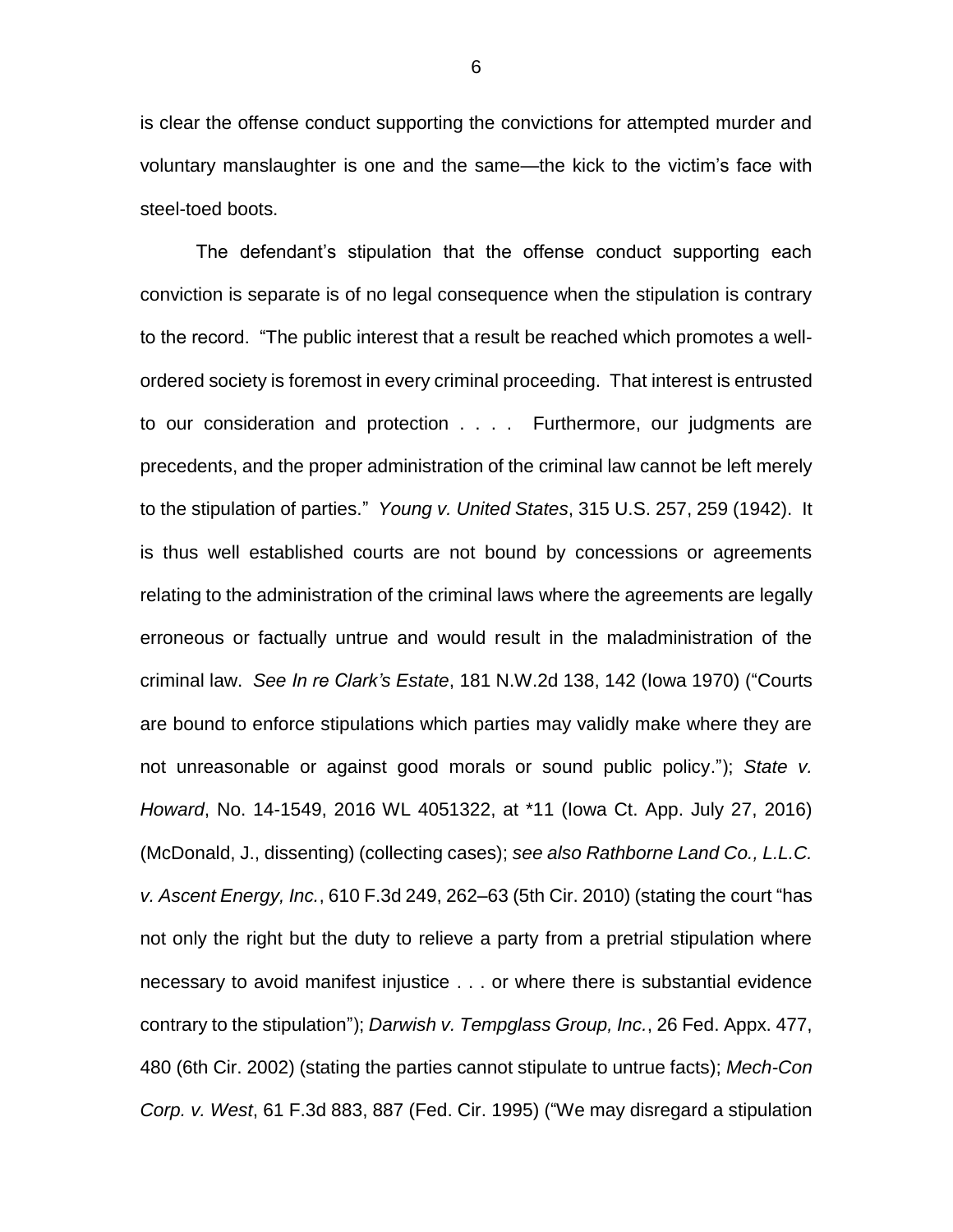when it is inadvertent, contrary to law, contrary to fact, or made without proper authority."); *PPX Enterprises, Inc. v. Audiofidelity, Inc.*, 746 F.2d 120, 123 (2d Cir. 1984) ("Of course, the parties may not create a case by stipulating to facts which do not really exist. A district court is entitled to disregard a stipulation if to accept it would be manifestly unjust or if the evidence contrary to the stipulation [is] substantial."); *United States v. Kulp*, 365 F.Supp. 747, 763 (E.D. Pa. 1973) ("Where a court has felt it necessary to prevent an injustice, particularly where facts contrary to the stipulation are established by evidence, then the court may relieve a party from a stipulation."); *In re Harrington*, 578 B.R. 147, 153 (Bankr. N.D.N.Y. 2017) ("However, there are three exceptions to the general rule: (i) parties cannot stipulate to facts that do not exist, (ii) a court is not bound by a stipulation that is manifestly unjust, or there is substantial evidence contrary to the stipulation and (iii) a court is not required to accept a stipulation regarding a question of law."); *In re Commitment of Walker*, 19 N.E.3d 205, 223 (Ill. App. Ct. 2014) ("From the foregoing, we discern that a party may be relieved from a stipulation where it is clearly shown that the stipulation is untrue, violative of public policy, unreasonable, or procured by fraud.").

We thus conclude the defendant pleaded guilty to committing the crimes of attempted murder and voluntary manslaughter based on the same act against the same victim; specifically, kicking the victim in the head with steel-toed boots. The defendant's convictions and sentences are in violation *Ceretti*, and the defendant is entitled to relief unless he has waived the issue or is precluded from raising the issue.

7

B.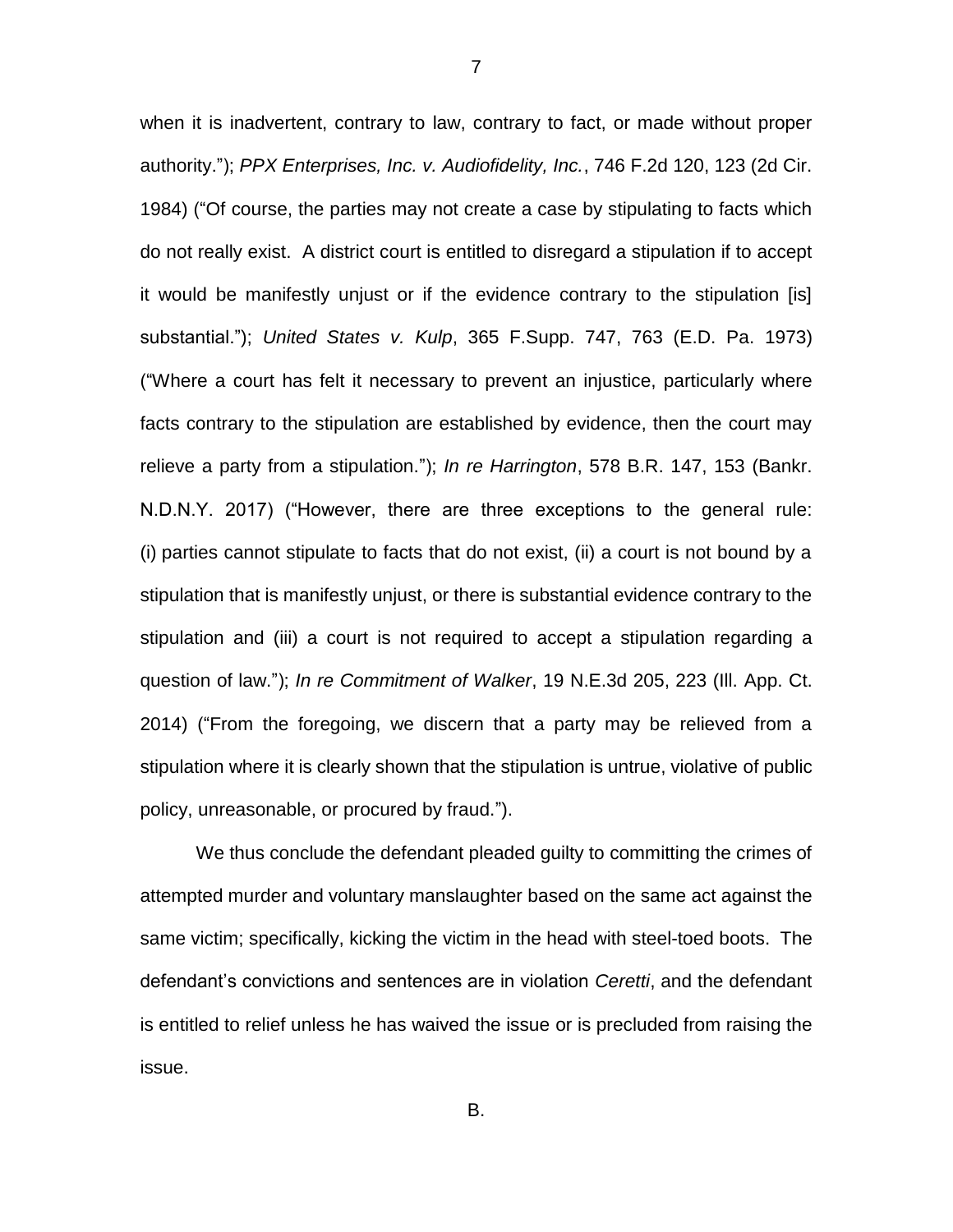The State contends the defendant "specifically waive[d] any claim he might have that the convictions or sentences under these counts would merge or that he could claim estoppel or any other claim premised on an alleged inconsistency between the elements of the counts." We disagree Noble waived the challenge presented here. There are three points relevant to our conclusion.

First, the mere fact the defendant pleaded guilty to these offenses and agreed to the sentences is insufficient to establish waiver. This issue was raised in *Ceretti.* In that case, "the State urge[d] that Ceretti waived the right to appeal the sentences imposed by pleading guilty and agreeing to the State's sentencing recommendations." *Ceretti*, 871 N.W.2d at 91. Although the supreme court identified the waiver argument, it did not expressly address or resolve it. However, the supreme court implicitly rejected the argument because the court reached the substantive issue presented, vacated Ceretti's convictions and plea bargain, and remanded the matter for further proceedings. *See id.* at 97.

Second, it is not clear the express terms of the waiver encompass the specific legal challenge presented in this case. In the plea agreement, the defendant expressly waived any claim regarding merger. In *Ceretti*, the defendant contended his convictions "violated the merger statute." *Id.* at 92. The court explained the merger statute codified "the double jeopardy protection against cumulative punishment." *Id.* The court applied the *Blockburger* legal-elements test to determine whether merger was appropriate, *see id.* at 92 (citing *Blockburger v. United States*, 284 U.S. 299, 304 (1932)), and concluded merger was not required here. *See id.* at 95 (stating "the *Blockburger* test does not require merger under the circumstances presented"). Noble's claim is thus not a merger claim.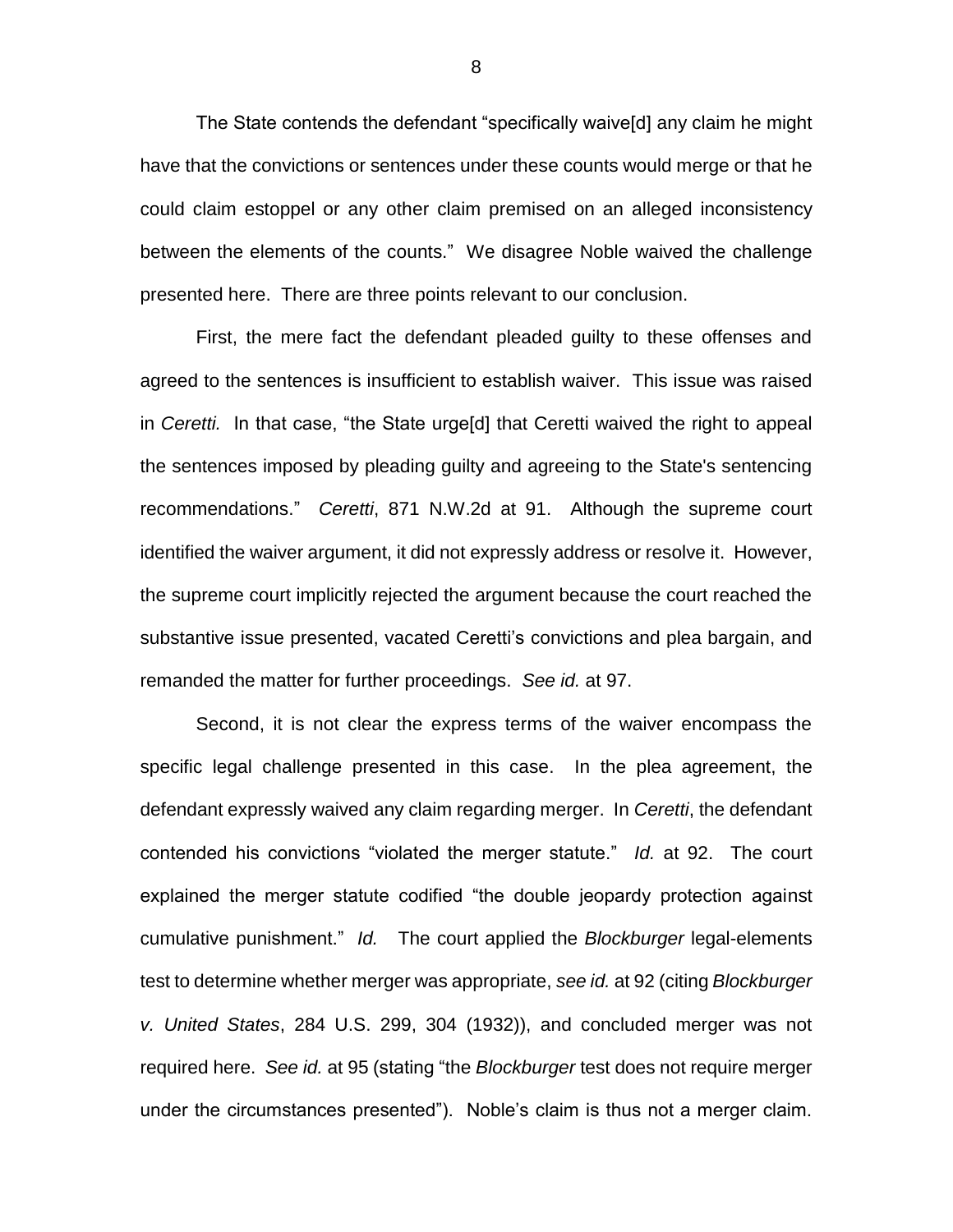*See, e.g., State v. Fix*, 830 N.W.2d 744, 748 (Iowa Ct. App. 2013) (stating the onehomicide rule "is not technically rooted in either the constitutional double jeopardy clauses or the merger statute"). Similarly, Noble waived any claim related to estoppel or inconsistency between the elements, but *Ceretti* does not appear to encompass either of these claims. Instead, as a matter of doctrine, *Ceretti* appears to be a stand-alone substantive rule of law, analogous to but distinct from the onehomicide rule, that prohibits convictions for "an attempted homicide and a completed homicide when the convictions are based on the same acts directed against the same victim." *Ceretti,* 871 N.W.2d at 96. *See Fix*, 830 N.W.2d at 748 (concluding "Iowa's one-homicide rule is a creature of common law").

Third, even if the *Ceretti* claim fell squarely within the terms of the express waiver, the express waiver would be of no legal effect. It is well established the parties cannot agree upon an illegal sentence. *See State v. Copenhaver*, 844 N.W.2d 442, 447 (Iowa 2014) ("An illegal sentence is a sentence that is not permitted by statute."); *State v. Woody*, 613 N.W.2d 215, 218 (Iowa 2000) ("Neither party may rely on a plea agreement to uphold an illegal sentence."). "A claim that a sentence is illegal goes to the underlying power of the court to impose a sentence." *Veal v. State*, 779 N.W.2d 63, 65 (Iowa 2010). *See State v. Barber*, 248 P.3d 494, 502 (Wash. 2011) ("Moreover, the inability of the parties' agreement to alter the court's sentencing authority comports with the general notion that the court is not bound by a party's erroneous concession on a matter of law."). *Ceretti* concludes the district court is without authority to impose multiple convictions or punishments for an attempted homicide and a completed homicide where the convictions are based on the same acts directed against the same victim. *See*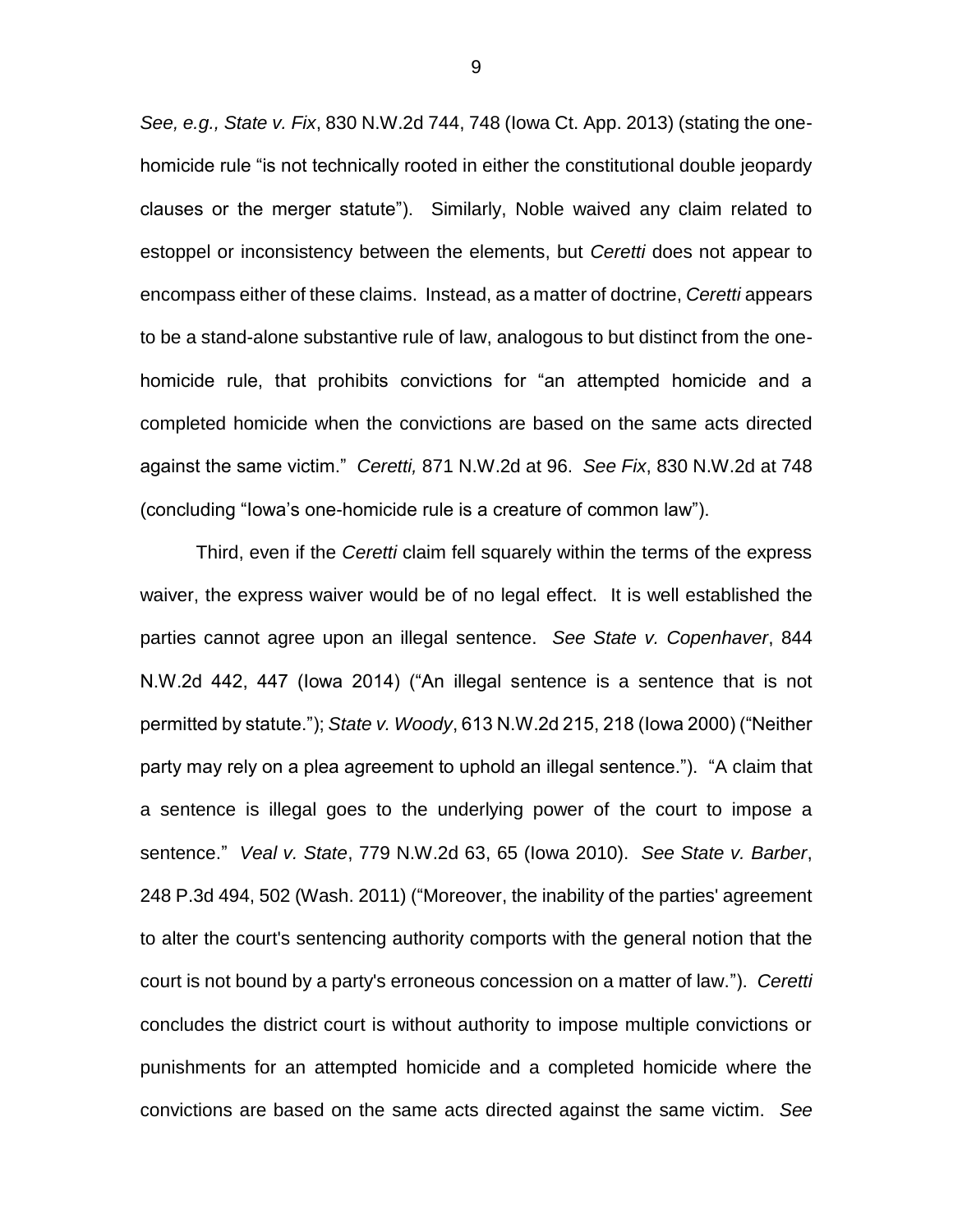*Ceretti*, 871 N.W.2d at 89 (stating "voluntary manslaughter and attempted murder convictions are mutually exclusive"); *id.* at 95 (stating "rule 2.22(3) prevents the State from punishing Ceretti for both attempting and complete the same homicide"); *id.* at 96 (referring to the prohibition against "multiple punishments"). The doctrinal foundation of the rule was an extension of the one-homicide rule to an attempted homicide. *See id.* at 96 (stating "the principle underlying the onehomicide rule . . . applies equally when one of the offenses is attempted murder"). In *State v. Fix*, this court concluded a violation of the one homicide rule constituted an illegal sentence that cannot be waived:

Our courts commonly reiterate that a guilty plea waives all defenses and objections not intrinsic to the plea. *See State v. Utter*, 803 N.W.2d 647, 651 (Iowa 2011). But "a guilty plea does not waive challenges that do not affect the validity of the *conviction*." *State v. Mann*, 602 N.W.2d 785, 789 (Iowa 1999) (holding "waiver of constitutional challenges to a sentencing statute is not implicit in a defendant's guilty plea"); *see also Woody*, 613 N.W.2d at 218 (holding "[n]either party may rely on a plea agreement to uphold an illegal sentence" and vacating habitual offender sentence that was not supported by the record and not permitted by statute); [*State v.*] *Mapp*, 585 N.W.2d 746, 749 (Iowa 1998) (vacating bargained-for sentence). Neither party contends the problem lies with Fix's convictions. The one-homicide rule guards against multiple punishments for a single slaying.

As part of the negotiated plea bargain, the State and Fix agreed to consecutive sentences that violated the common law one-homicide rule. It is likely neither the prosecutor nor defense counsel realized the violation. But the inadvertence does not change the calculus. Our supreme court has not allowed double punishment for a single homicide to stand, even when the issue has not been raised by the parties. We hold a violation of the one-homicide rule is an illegal sentence that under *Mann*, *Woody*, and *Mapp* cannot be waived even by a counseled, negotiated guilty plea.

830 N.W.2d at 751.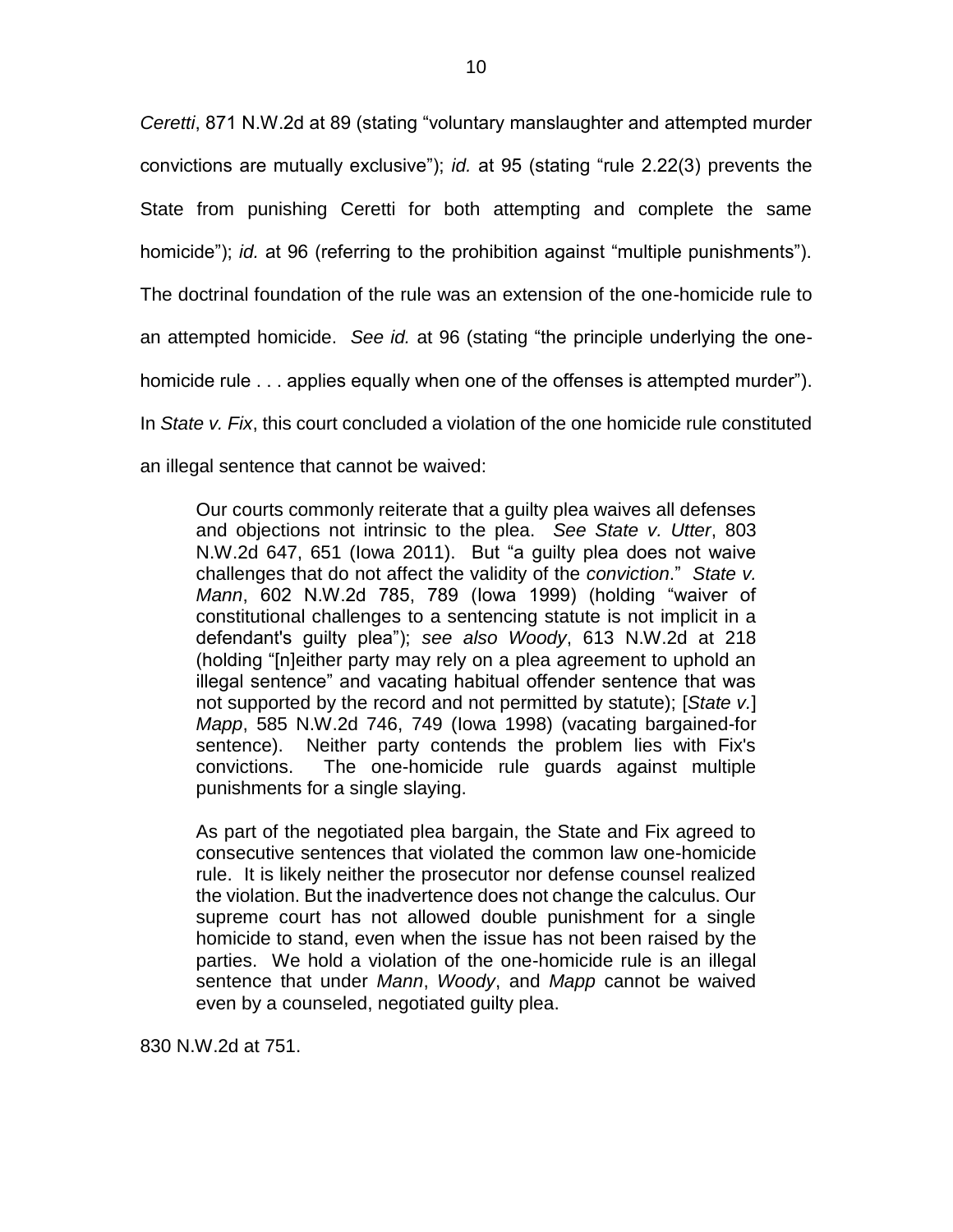For the same reasons set forth in *Fix*, we conclude the violation of the *Ceretti* rule constitutes an illegal sentence that cannot be waived.

C.

The State contends Noble's claim was resolved in his first motion to correct illegal sentence and his current claim is barred res judicata. "The doctrine of res judicata embraces the concepts of claim preclusion and issue preclusion." *Spiker v. Spiker*, 708 N.W.2d 347, 353 (Iowa 2006). Res judicata prevents a party from relitigating a claim or issue that has already been determined by a final judgment. *See George v. D.W. Zinser Co.*, 762 N.W.2d 865, 868 (Iowa 2009). "The doctrine serves a dual purpose: to protect litigants from the vexation of relitigating identical issues with identical parties or those persons with a significant connected interest to the prior litigation, and to further the interest of judicial economy and efficiency by preventing unnecessary litigation." *Emp'rs Mut. Cas. Co v. Van Haaften*, 815 N.W.2d 17, 22 (Iowa 2012) (internal quotations omitted).

Whether the State's argument is considered one of claim preclusion or issue preclusion, we conclude Noble's claim is not barred. First, the claims and issues are not identical. Noble's first motion raised a double jeopardy challenge to his convictions based on principles of merger. As noted above, *Ceretti* is a substantive rule of criminal law analogous to the common law one-homicide rule. The *Ceretti* rule is not a double jeopardy claim based on principles of merger. The issues in the first and second motion are thus not identical. *See Winger v. CM Holdings, L.L.C.*, 881 N.W.2d 433, 451 (Iowa 2016) (stating issues must be identical for issue preclusion to apply). Second, and related, *Ceretti* is a new rule of substantive law that could not have been litigated in the prior proceeding. *See Soults Farms, Inc.*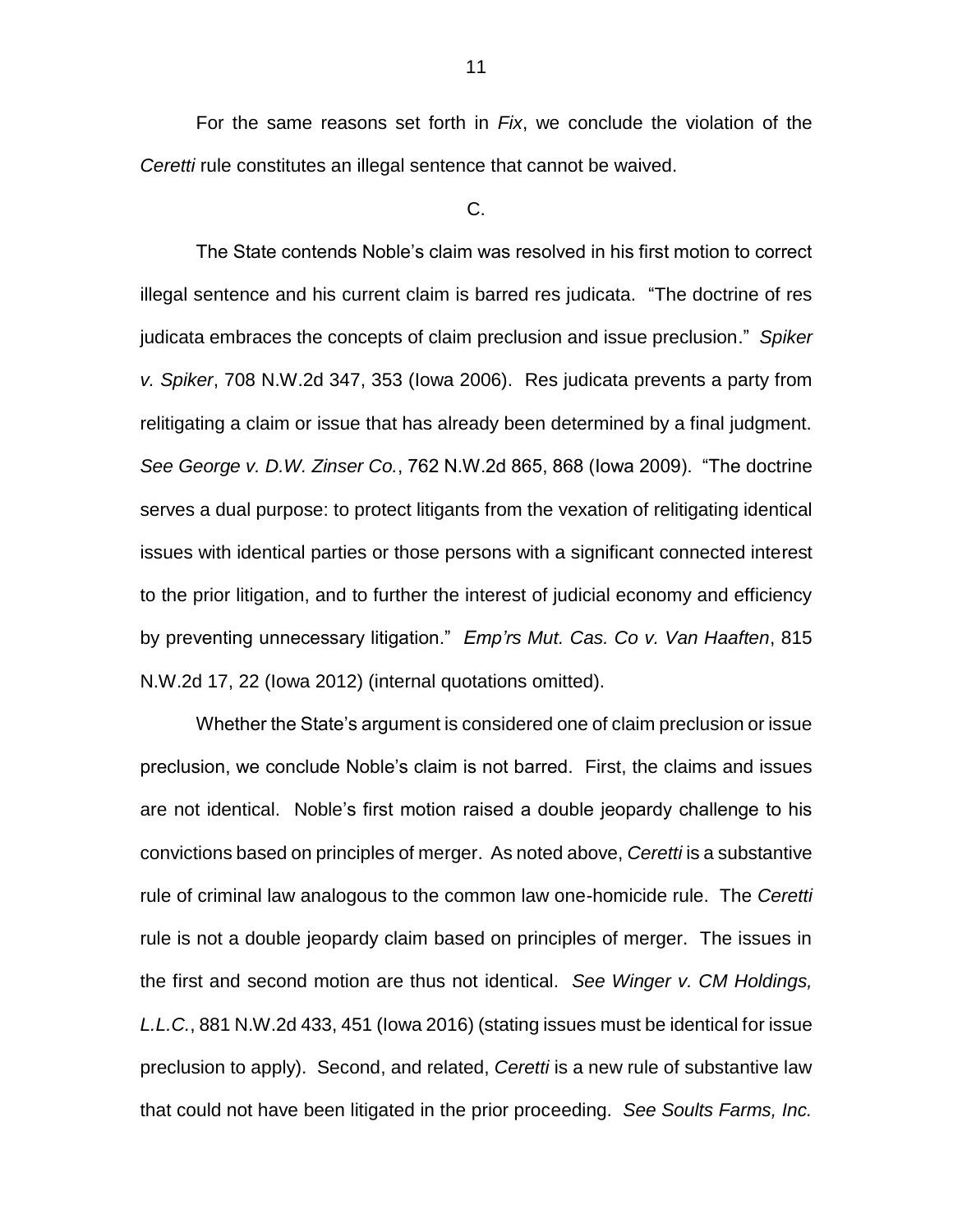*v. Schafer*, 797 N.W.2d 92, 107 (Iowa 2011) (explaining "the Restatement (Second) of Judgments § 28 provides the following exceptions to the application of issue preclusion: . . . (2) intervening change in the applicable law"). Because *Ceretti* announced a new common law rule made after Noble's first motion to correct illegal sentence, the prior motion did not raise the claim, and the district court did not rule on the claim.

We thus conclude Noble's claim is not barred res judicata.

#### D.

In sum, we conclude the offense conduct supporting Noble's conviction for attempted murder and voluntary manslaughter is not separate. The plea record establishes each conviction is predicated on the same act against the same victim. Noble did not and could not waive his challenge to these convictions and sentences. The mere fact that he pleaded guilty is insufficient to constitute waiver of his *Ceretti* challenge. The express terms of the waiver do not encompass the substantive challenge presented in this appeal. And the convictions and sentences here constitute an illegal sentence beyond the district court's authority to impose even when bargained for. Finally, the claims presented in Noble's second motion to correct illegal sentence are not barred res judicata. The district court erred in denying Noble's motion to correct illegal sentence.

III.

Having concluded Noble's convictions and sentences are in violation of *Ceretti* and were not waived or otherwise barred, we must address the question of remedy.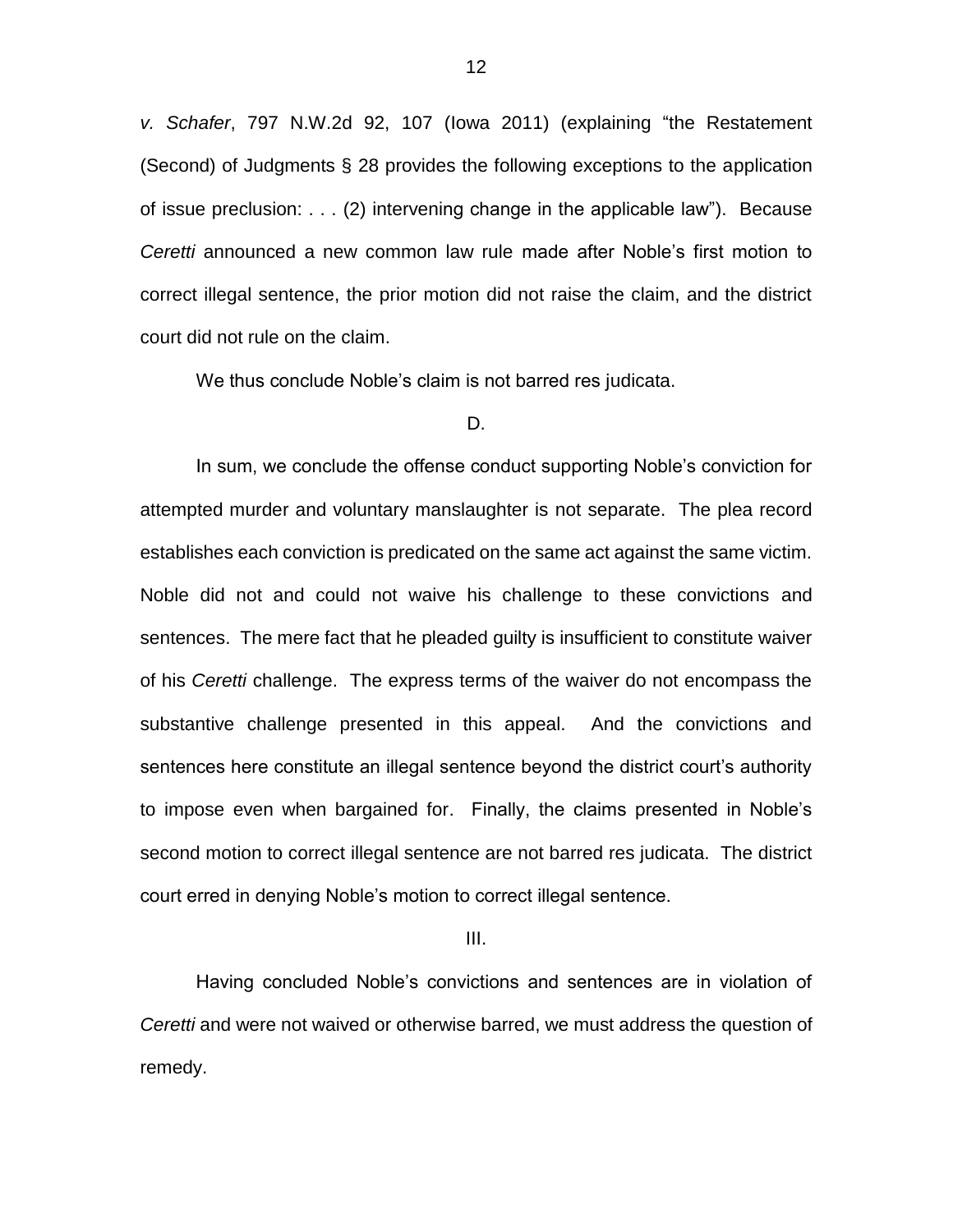It seems to us there are two potential remedies. *See Woody*, 613 N.W.2d at 218 ("If neither party may rely on the plea agreement, what remedy is appropriate here? Do we allow the State to reinstate the original charge or do we remand for sentencing on the reduced charge?"). One remedy is to vacate the defendant's conviction and sentence for voluntary manslaughter, enforce the remainder of the plea bargain, and remand for resentencing on the remaining convictions. This is the remedy adopted in *Fix*. *See Fix*, 830 N.W.2d at 751 ("We annul the judgment and sentence on Fix's conviction for involuntary manslaughter and remand for resentencing to eliminate the sentence for that offense."). By simply severing the sentence, however, we may create a perverse incentive for defendants "to enter plea agreements quietly—even if they have double punishment concerns—and then appeal them to obtain a more lenient sentence." *Ceretti*, 871 N.W.2d at 97. This would allow the defendant "to transform what was a favorable plea bargain in the district court to an even better deal on appeal." *Id.* A second remedy is to vacate all of the "convictions and the entire plea bargain and remand the case to the district court." *Id.* In *Ceretti*, the supreme court concluded the second remedy was consistent with principles of bargaining and more fair to the State.

We conclude the best disposition of the claim is to allow the prosecutor to elect one of these two remedies. While annulling the judgment and sentence for voluntary manslaughter and enforcing the remainder of the plea bargain might allow the defendant to turn a favorable plea into a better deal, in some circumstances the State may consider that a preferable remedy to vacating the plea bargain and all of the convictions and beginning anew. The passage of time